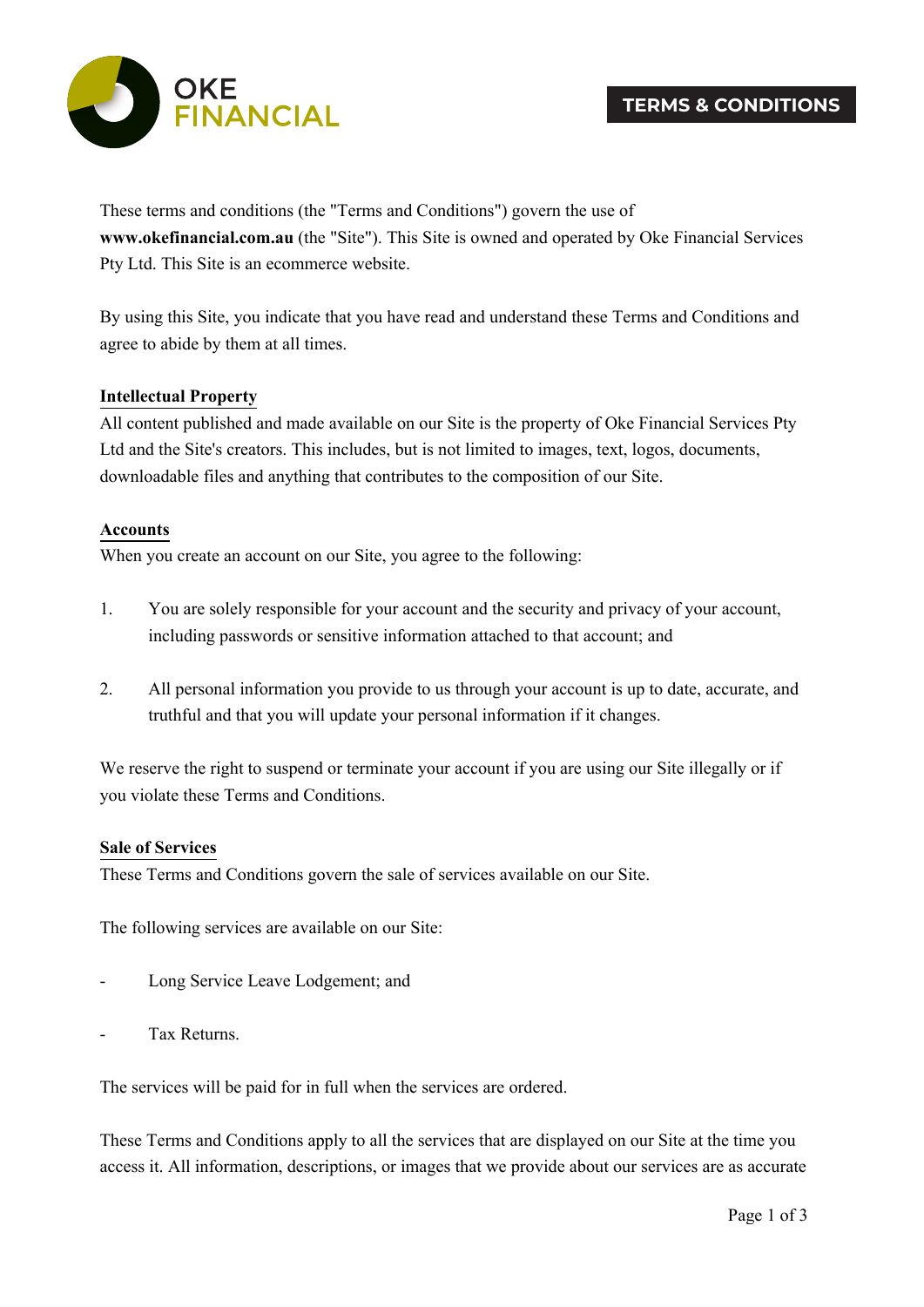

| Website Terms and Conditions |  | Page 2 of $\sim$ |
|------------------------------|--|------------------|
|------------------------------|--|------------------|

as possible. However, we are not legally bound by such information, descriptions, or images as we cannot guarantee the accuracy of all services we provide. You agree to purchase services from our Site at your own risk.

We reserve the right to modify, reject or cancel your order whenever it becomes necessary. If we cancel your order and have already processed your payment, we will give you a refund equal to the amount you paid. You agree that it is your responsibility to monitor your payment instrument to verify receipt of any refund.

# **Payments**

We accept the following payment methods on our Site:

- Credit Card;
- PayPal; and
- Debit.

When you provide us with your payment information, you authorise our use of and access to the payment instrument you have chosen to use. By providing us with your payment information, you authorise us to charge the amount due to this payment instrument.

If we believe your payment has violated any law or these Terms and Conditions, we reserve the right to cancel or reverse your transaction.

### **Refunds**

### Refunds for Services

We provide refunds for services sold on our Site as follows:

The services will be fully refunded if the services are cancelled at least 48 hours before the services were scheduled to be provided.

# **Consumer Protection Law**

Where the *Australian Consumer Law*, Schedule 2 of the *Competition and Consumer Act 2010*, or any other consumer protection legislation in your jurisdiction applies and cannot be excluded, these Terms and Conditions will not limit your legal rights and remedies under that legislation. These Terms and Conditions will be read subject to the mandatory provisions of that legislation. If there is a conflict between these Terms and Conditions and that legislation, the mandatory provisions of the